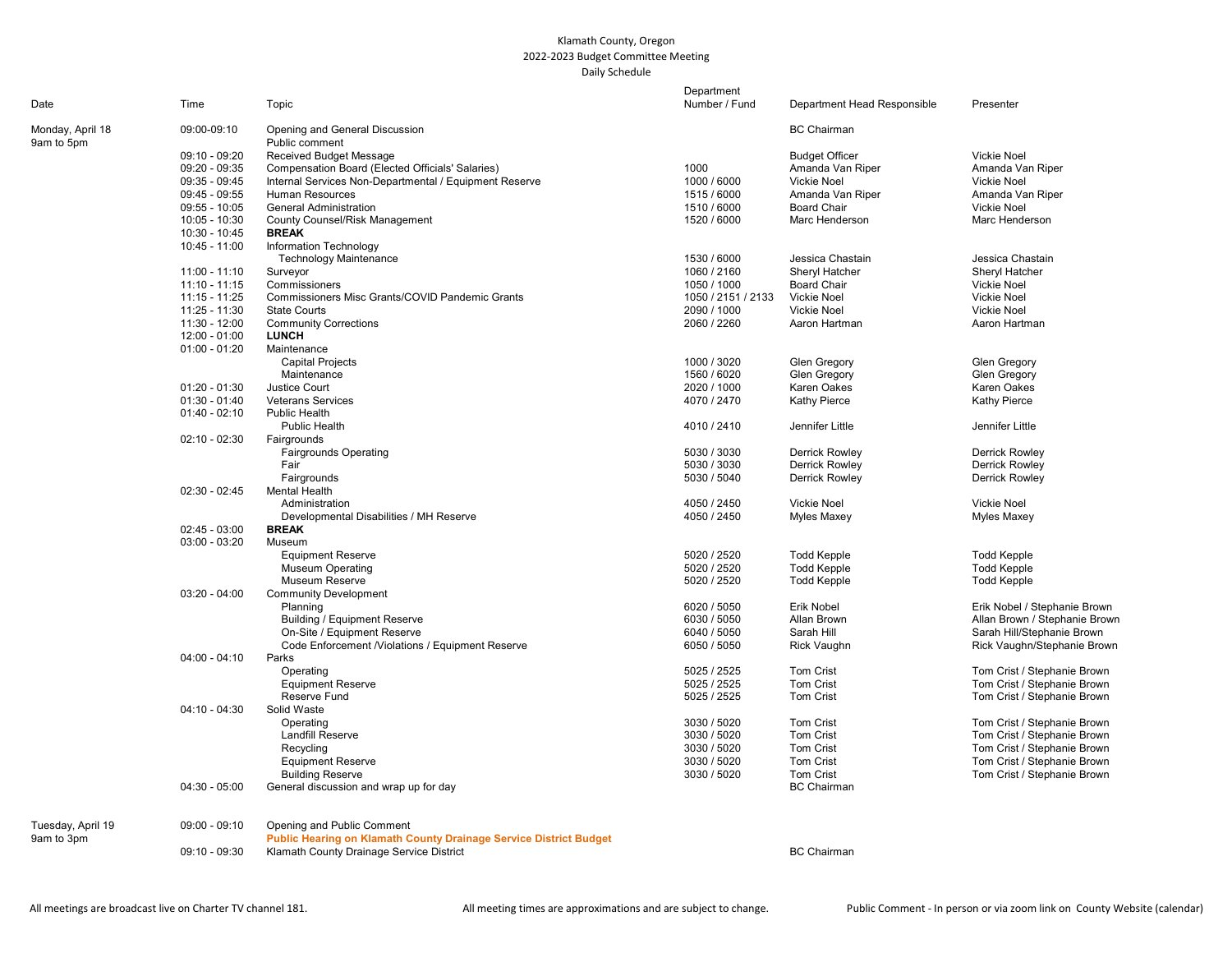## Klamath County, Oregon 2022-2023 Budget Committee Meeting Daily Schedule

| Date                | Time                           | Topic                                                                     | Department<br>Number / Fund | Department Head Responsible              | Presenter                                |
|---------------------|--------------------------------|---------------------------------------------------------------------------|-----------------------------|------------------------------------------|------------------------------------------|
|                     |                                | Received Budget Message                                                   |                             | <b>Budget Officer</b>                    | <b>Vickie Noel</b>                       |
|                     |                                | Drainage<br><b>Public Comment</b>                                         | 3020 / 5140                 | Jeremy Morris                            | Jeremy Morris                            |
|                     |                                | Ajourn Public Hearing on Klamath County Drainage Service District Budget  |                             | <b>BC Chairman</b>                       |                                          |
|                     | $09:30 - 10:00$                | <b>Public Works</b><br>Weed Control - Operating/Equipment Reserve         | 3010 / 5030                 | Jeremy Morris                            | Jeremy Morris                            |
|                     |                                | <b>Bicycle Trails</b>                                                     | 3010 / 2310                 | Jeremy Morris                            | Jeremy Morris                            |
|                     |                                | <b>Klamath Falls Streets</b>                                              | 3010 / 2311                 | Jeremy Morris                            | Jeremy Morris                            |
|                     |                                | Public Works - Equip Reserve/Operating/Federal Funds                      | 3010 / 2310                 | Jeremy Morris                            | Jeremy Morris                            |
|                     | 10:00 - 10:10                  | <b>BREAK</b>                                                              |                             |                                          |                                          |
|                     | 10:10 - 10:30                  | Public Hearing on Klamath County Extension Service District Budget        |                             |                                          |                                          |
|                     |                                | Received Budget Message                                                   |                             | <b>Budget Officer</b>                    | Vickie Noel                              |
|                     |                                | Extension (via Zoom)                                                      | 7050 / 2750                 | Vickie Noel                              | <b>Tracy Tracy</b>                       |
|                     |                                | <b>Extension Reserve</b>                                                  | 7050 / 2751                 | <b>Vickie Noel</b>                       | <b>Tracy Tracy</b>                       |
|                     |                                | <b>Public Comment</b>                                                     |                             |                                          |                                          |
|                     |                                | Ajourn Public Hearing on Klamath County Extension Service District Budget |                             | <b>BC</b> Chairman                       |                                          |
|                     | 10:30 - 10:40                  | General Fund Non-Departmental                                             | 1000 / 1000                 | <b>Board Chair</b>                       | <b>Vickie Noel</b>                       |
|                     | 10:40 - 10:50<br>10:50 - 11:00 | Finance<br>Treasurer                                                      | 1525 / 6000<br>1010 / 1000  | <b>Vickie Noel</b><br><b>Vickie Noel</b> | <b>Vickie Noel</b><br><b>Vickie Noel</b> |
|                     | 11:00 - 11:05                  | External Services / Library                                               | 5010 / 6010                 | Nathalie Johnston                        | Nathalie Johnston                        |
|                     |                                | Public Hearing on Klamath County Library Service District Budget          |                             | <b>BC</b> Chairman                       |                                          |
|                     | $11:05 - 11:25$                | <b>Klamath County Library Service District</b>                            |                             |                                          |                                          |
|                     |                                | Received Budget Message                                                   |                             | <b>Budget Officer</b>                    | <b>Vickie Noel</b>                       |
|                     |                                | Library                                                                   | 5010 / 2510                 | Nathalie Johnson                         | Nathalie Johnson                         |
|                     |                                | <b>Library Reserve</b>                                                    | 5010 / 2511                 | Nathalie Johnson                         | Nathalie Johnson                         |
|                     |                                | <b>Public Comment</b>                                                     |                             |                                          |                                          |
|                     |                                | Ajourn Public Hearing on Klamath County Library Service District Budget   |                             |                                          |                                          |
|                     | 11:25 - 11:30                  | Law Library                                                               | 5015 / 2515                 | Nathalie Johnston                        | Nathalie Johnston                        |
|                     | 11:30 - 12:00                  | Other Funds                                                               |                             |                                          |                                          |
|                     |                                | <b>Equipment Reserve</b>                                                  | 1000 / 3010                 | Vickie Noel                              | <b>Vickie Noel</b>                       |
|                     |                                | <b>County Schools</b>                                                     | 1070 / 2020                 | <b>Vickie Noel</b>                       | <b>Vickie Noel</b>                       |
|                     |                                | <b>Tourism Competitive Grants</b>                                         | 6060 / 2180                 | <b>Vickie Noel</b>                       | <b>Vickie Noel</b>                       |
|                     |                                | <b>Economic Development</b>                                               | 6070 / 2185                 | <b>Vickie Noel</b>                       | <b>Vickie Noel</b>                       |
|                     | 12:00 - 01:00                  | <b>Taylor Grazing</b><br><b>LUNCH</b>                                     | 7010 / 2030                 | <b>Vickie Noel</b>                       | <b>Vickie Noel</b>                       |
|                     | $01:00 - 01:20$                | <b>Tax Collector</b>                                                      |                             |                                          |                                          |
|                     |                                | <b>Tax Collector</b>                                                      | 1030 / 1000                 | <b>Rick Vaughn</b>                       | Rick Vaughn                              |
|                     |                                | <b>Property Management</b>                                                | 1030 / 1000                 | Rick Vaughn                              | Rick Vaughn                              |
|                     |                                | <b>Transient Room Tax</b>                                                 | 1030 / 2131                 | Rick Vaughn                              | Rick Vaughn                              |
|                     | $01:20 - 02:00$                | <b>District Attorney</b>                                                  |                             |                                          |                                          |
|                     |                                | <b>District Attorney</b>                                                  | 2010 / 1000                 | Eve Costello                             | Eve Costello/Melina Johnson              |
|                     |                                | <b>District Attorney Special Revenue</b>                                  | 2010 / 2210                 | Eve Costello                             | Eve Costello/Melina Johnson              |
|                     | $02:00 - 02:30$                | Juvenile                                                                  |                             |                                          |                                          |
|                     | $02:30 - 02:45$                | Assessor                                                                  |                             |                                          |                                          |
|                     |                                | Assessor                                                                  | 1020 / 1000                 | Nathan Bigby                             | Nathan Bigby                             |
|                     |                                | Geographic Information Systems                                            | 1535 / 6000                 | Nathan Bigby                             | Nathan Bigby                             |
|                     | $02:45 - 03:00$                | Clerk                                                                     |                             |                                          |                                          |
|                     |                                | Clerk                                                                     | 1040 / 1000                 | Rochelle Long                            | Rochelle Long                            |
|                     |                                | Clerk Storage Fund                                                        | 1040 / 2140                 | Rochelle Long                            | Rochelle Long                            |
|                     |                                | Clerk Overpayment Fund                                                    | 1040 / 2141                 | Rochelle Long                            | Rochelle Long                            |
|                     | $03:00 - 03:10$                | General discussion and wrap up for day                                    |                             | <b>BC</b> Chairman                       |                                          |
| Wednesday, April 20 | $09:00 - 09:10$                | Opening and Public Comment                                                |                             |                                          |                                          |
| 9am to 5pm          | 09:10 - 09:20                  | Watermaster                                                               | 7020 / 1000                 | Dani Watson                              | Dani Watson                              |
|                     | $09:20 - 12:00$                | Sheriff                                                                   |                             |                                          |                                          |
|                     |                                | Sheriff                                                                   | 2030 / 1000                 | <b>Chris Kaber</b>                       | Chris Kaber                              |
|                     |                                | Sheriff Special Revenue / Title III                                       | 2030 / 2230 / 2630          | <b>Chris Kaber</b>                       | Chris Kaber / Brandon Fowler             |